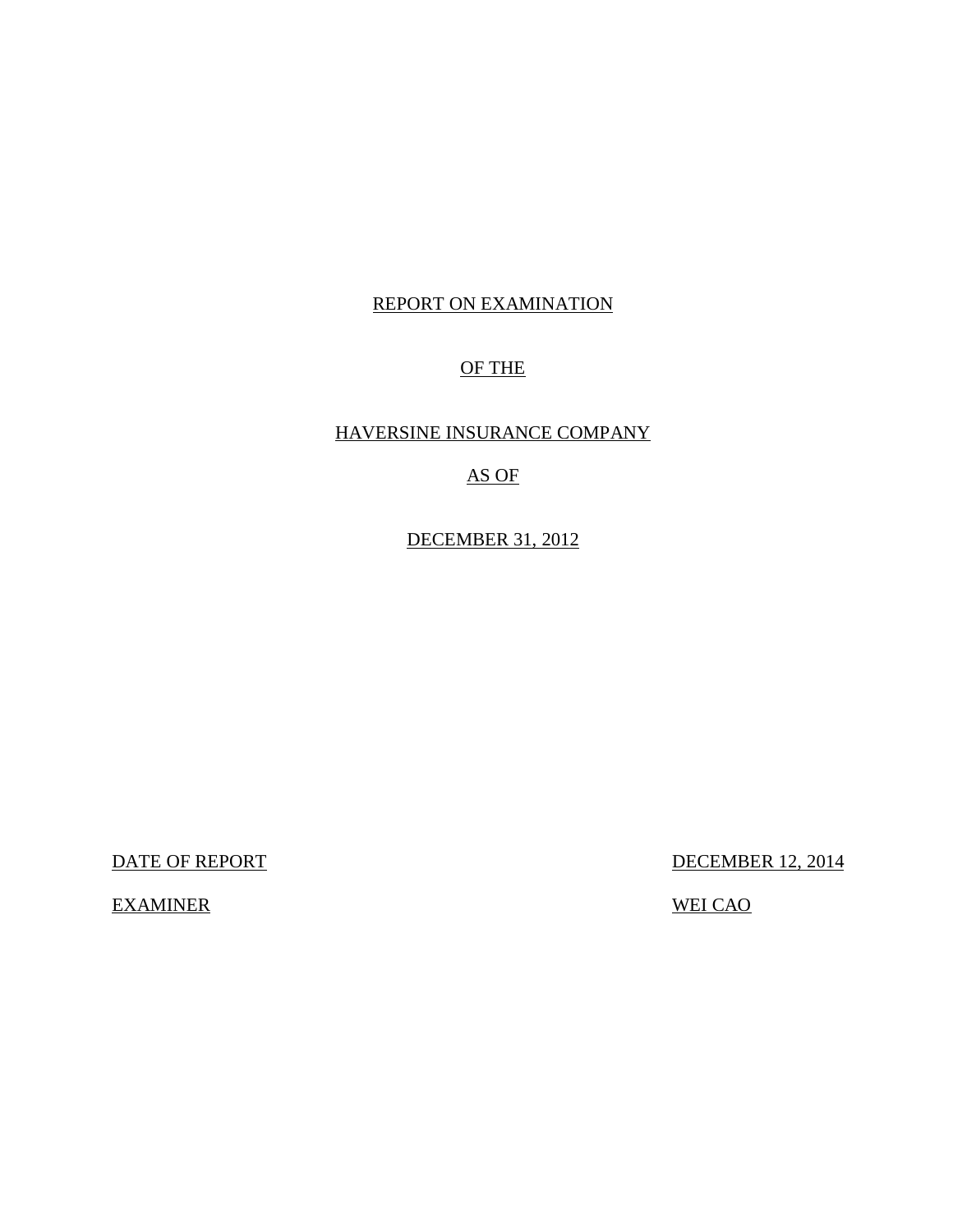## TABLE OF CONTENTS

### ITEM NO. PAGE NO.

| 1. | Scope of examination                                                                                                                                                       | $\overline{2}$                                                                                            |
|----|----------------------------------------------------------------------------------------------------------------------------------------------------------------------------|-----------------------------------------------------------------------------------------------------------|
| 2. | Description of Company                                                                                                                                                     | $\overline{2}$                                                                                            |
|    | A. Articles of incorporation<br>B. By-laws<br>C. Capital structure<br>D. Corporate records<br>E. Operations<br>F. Management and control<br>G. Certified public accountant | $\overline{c}$<br>$\overline{3}$<br>$\overline{\mathbf{3}}$<br>$\overline{3}$<br>$\mathfrak{Z}$<br>5<br>6 |
| 3. | <b>Financial statements</b>                                                                                                                                                | 7                                                                                                         |
|    | A. Balance sheet<br>B. Statement of income<br>C. Capital and surplus account                                                                                               | 7<br>8<br>8                                                                                               |
| 4. | Losses and loss adjustment expenses                                                                                                                                        | 9                                                                                                         |
| 5. | Article 70 compliance                                                                                                                                                      | 9                                                                                                         |
| 6. | Organizational structure                                                                                                                                                   | 10                                                                                                        |
| 7. | Summary of comments and recommendations                                                                                                                                    | 11                                                                                                        |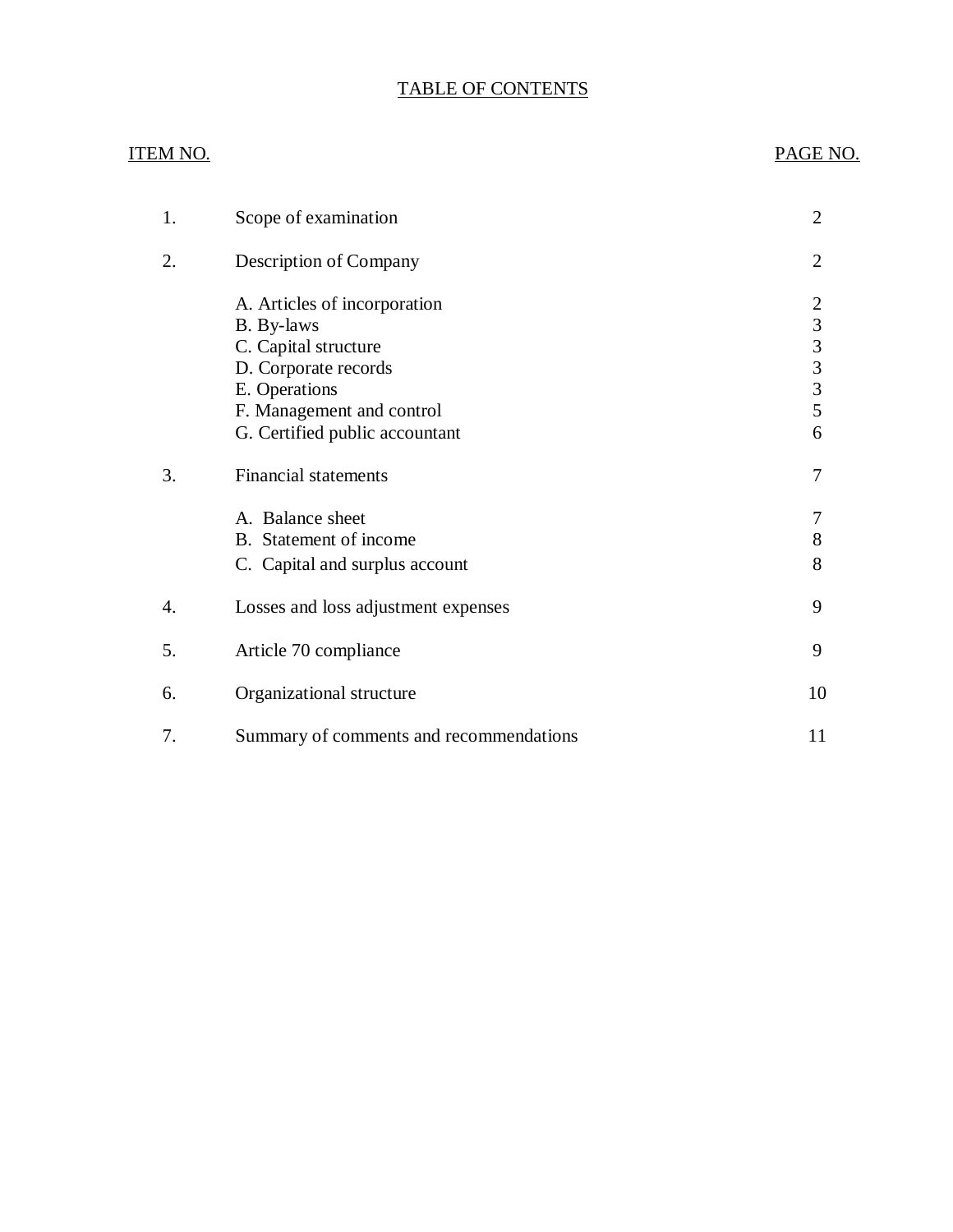

Andrew M. Cuomo **Maria T. Vullo** Maria T. Vullo Maria T. Vullo Maria T. Vullo Maria T. Vullo Governor Acting Superintendent

Honorable Maria T. Vullo December 12, 2014 Acting Superintendent of Financial Services Albany, New York 12257

Madam:

Pursuant to the requirements of the New York Insurance Law, and in compliance with the instructions contained in Appointment Number 31045 dated September 13, 2013, attached hereto, I have made an examination into the condition and affairs of Haversine Insurance Company as of December 31, 2012 and submit the following report thereon.

Wherever the designation "the Company" appears herein without qualification, it should be understood to indicate Haversine Insurance Company. Wherever the designation "Parent" appears herein without qualification, it should be understood to refer to Omnicom Group Inc.

Wherever the term "Department" appears herein without qualification, it should be understood to mean the New York State Department of Financial Services.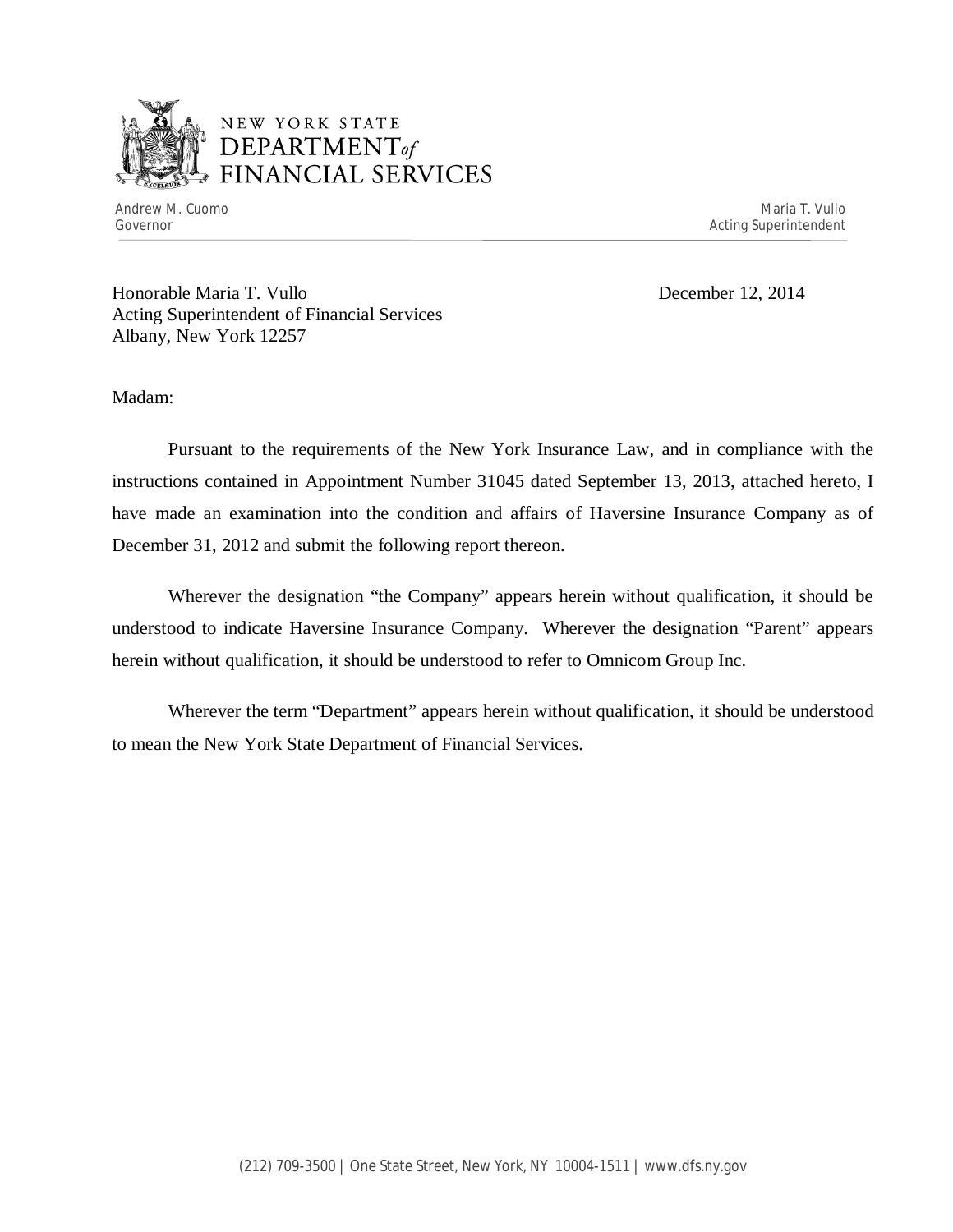#### 1. SCOPE OF EXAMINATION

<span id="page-3-0"></span>The examination covers the period from January 1, 2008 through December 31, 2012, and was limited in its scope to a review or audit of only those balance sheet items considered by this Department to require analysis or verification. Transactions occurring subsequent to this period were reviewed where deemed appropriate. The examination included a review of Company records deemed necessary to accomplish such analysis or verification. Additionally, a review was performed to determine whether the captive insurer was operating within its by-laws, conforming to its plan of operation as submitted to the Department, and was in compliance with Article 70 of the New York Insurance Law ("the Law").

Comments and recommendations are limited to those items requiring financial adjustment, procedural recommendations or instances where the Company was not conforming to the application submitted to the Department or Article 70 of the Law.

The report utilized work performed by the Company's independent certified public accountants and its opining actuary to the extent considered appropriate.

#### **2. DESCRIPTION OF COMPANY**

Haversine Insurance Company was incorporated under the laws of New York State as a captive insurance company on October 3, 2003, and commenced business on October 17, 2003. The Company is a wholly-owned subsidiary of Omnicom Group Inc. and provides various types of insurance coverage to its Parent's United States subsidiaries. Omnicom Group Inc. is a leading global advertising and marketing communications services company.

#### A. Articles of Incorporation

The Company is organized to transact the kinds of insurance specified in Sections 1113(a) and 1114 of the Law, subject at all times to the limitations on the business of pure captive insurance companies set forth in Article 70 of the Law.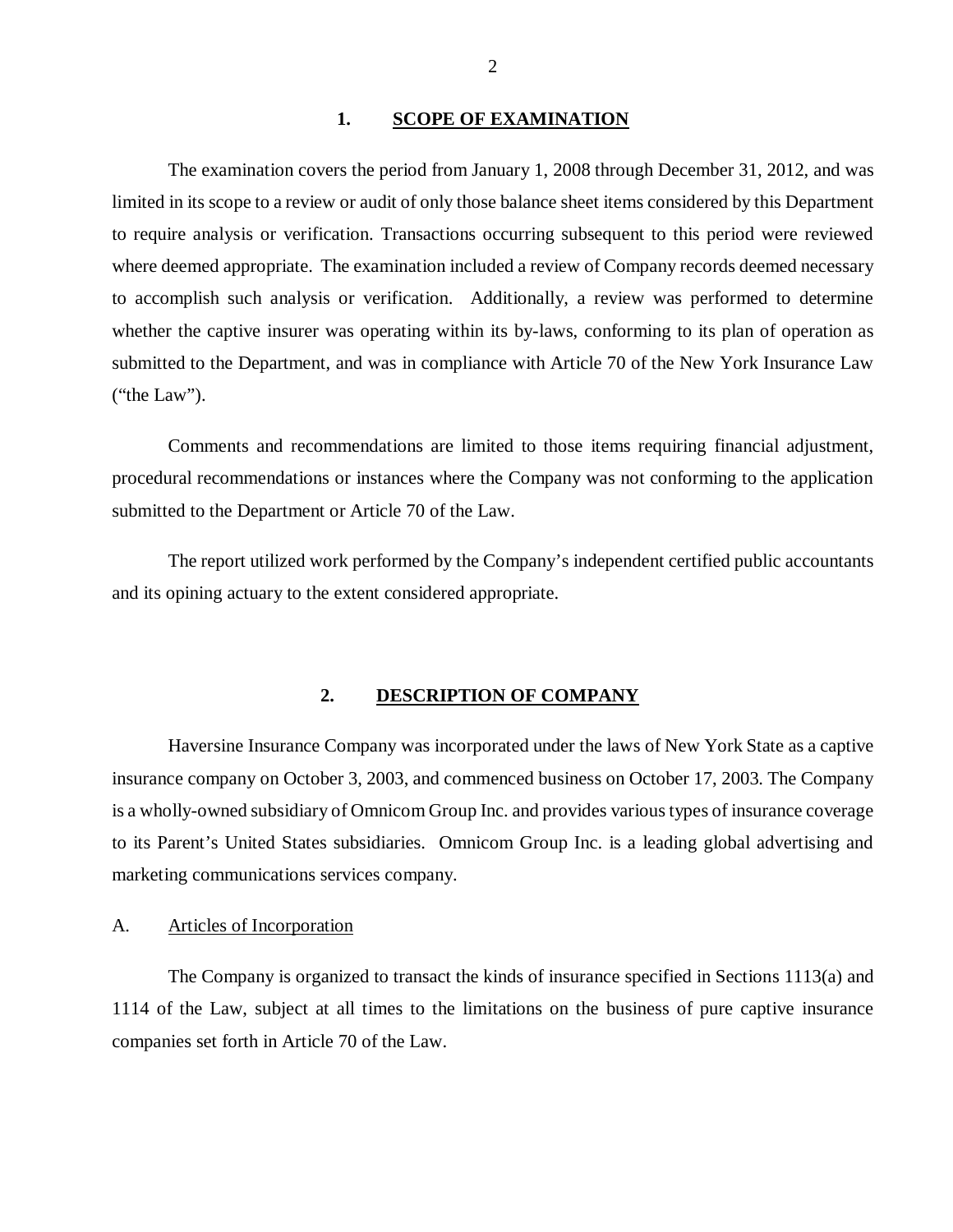#### <span id="page-4-0"></span>B. By-Laws

The examination revealed that the Company is in compliance with its by-laws in all material respects.

#### C. Capital Structure

As a pure captive insurance company incorporated as a stock insurer, the Company is required to maintain surplus as regards policyholders of not less than \$250,000, of which \$100,000 shall represent paid in capital pursuant to the provisions of Section 7004(a)(1) of the Law.

As of December 31, 2012, the Company's paid in capital consisted of 100,000 shares of \$1 par value per share common stock and contributed capital of \$1,005,554,880. The Company had accumulated retained earnings of \$1,368,317,282, for a total capital and surplus of \$2,373,972,162.

#### D. Corporate Records

The corporate records reviewed appear to be substantially accurate and complete in all material respects.

#### E. Operations

The Company commenced operations on October 17, 2003 and provided the following coverage to its parent and its parent's United States subsidiaries:

| Policy coverage                                 | Per Occurrence/Policy Limits                                                           | Policy period                         |
|-------------------------------------------------|----------------------------------------------------------------------------------------|---------------------------------------|
| <b>Bad Debt Insurance Policy</b>                | $$10,000,000$ per claim and in<br>aggregate, with a \$25,000<br>deductible             | November 1, 2012-<br>November 1, 2013 |
| Catastrophic Bad Debt Insurance Policy          | $$100,000,000$ per claim and in<br>aggregate, with a $$10,000,000$<br>deductible       | November 1, 2012-<br>November 1, 2013 |
| Excess Directors & Officers Liability<br>Policy | \$100,000,000 per claim,<br>excess of \$100,000,000, with<br>a \$100,000,000 aggregate | November 1, 2012-<br>November 1, 2013 |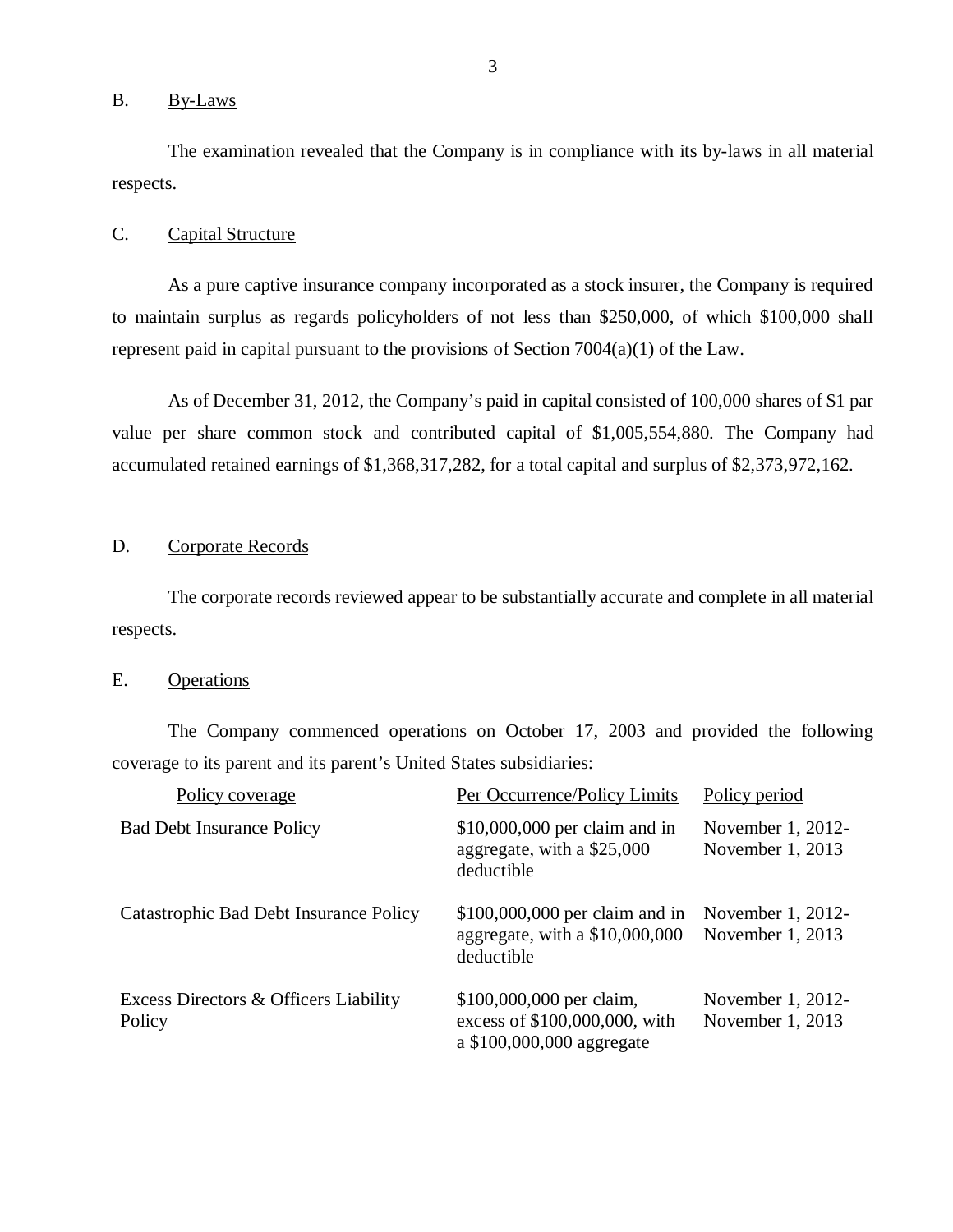| Policy coverage                                                     | Per Occurrence/Policy Limits                                                                                                                      | Policy period                         |  |
|---------------------------------------------------------------------|---------------------------------------------------------------------------------------------------------------------------------------------------|---------------------------------------|--|
| Production E&O Liability Deductible<br><b>Reimbursement Policy</b>  | \$25,000 per occurrence,<br>inclusive of allocated loss<br>adjustment expenses and<br>applicable loss assessments                                 | January 1, 2012-<br>January 1, 2013   |  |
| <b>Political Risk Insurance Policy</b>                              | \$100,000,000 per claim and in<br>the aggregate, with a<br>\$100,000 deductible                                                                   | November 1, 2012-<br>November 1, 2013 |  |
| Patent Infringement Insurance Policy                                | \$50,000,000 per claim and in<br>aggregate, with a \$100,000<br>deductible                                                                        | November 1, 2012-<br>November 1, 2013 |  |
| Nuclear/Biological/Chemical/Radiological<br><b>Insurance Policy</b> | \$250,000,000 per occurrence<br>and in aggregate, with a<br>\$250,000 deductible                                                                  | November 1, 2012-<br>November 1, 2013 |  |
| Merger and Acquisition Insurance Policy                             | \$50,000,000 per occurrence<br>and in aggregate, with a<br>\$100,000 deductible                                                                   | November 1, 2012-<br>November 1, 2013 |  |
| <b>Excess Professional Liability Policy</b>                         | \$90,000,000 per claim and in<br>the aggregate, for claims in<br>excess of \$75,000,000 per<br>claim and $$75,000,000$ in the<br>annual aggregate | November 1, 2012-<br>November 1, 2013 |  |
| Excess Fidelity (Crime) Insurance Policy                            | $$50,000,000$ per occurrence in<br>excess of \$75,000,000 and<br>$$50,000,000$ in the aggregate                                                   | November 1, 2012-<br>November 1, 2013 |  |
| Employment Practices Liability<br>Excess<br>policy                  | \$90,000,000 per claim in<br>excess of \$20,000,000 and<br>$$90,000,000$ in the aggregate                                                         | November 1, 2012-<br>November 1, 2013 |  |
| <b>Brand Impairment Insurance Policy</b>                            | \$100,000,000 per claim and in<br>aggregate, with a \$100,000<br>deductible                                                                       | November 1, 2012-<br>November 1, 2013 |  |
| <b>Excess Property Difference in Conditions</b><br>Policy           | \$170,000,000 per claim and in<br>aggregate, excess \$35,000,000<br>per claim and in aggregate                                                    | November 1, 2012<br>November 1, 2013  |  |

The Company also provides excess property and excess terrorism coverage to its parent and its parent's U.S. subsidiaries. The limit of the coverage is \$200,000,000 per claim and in aggregate with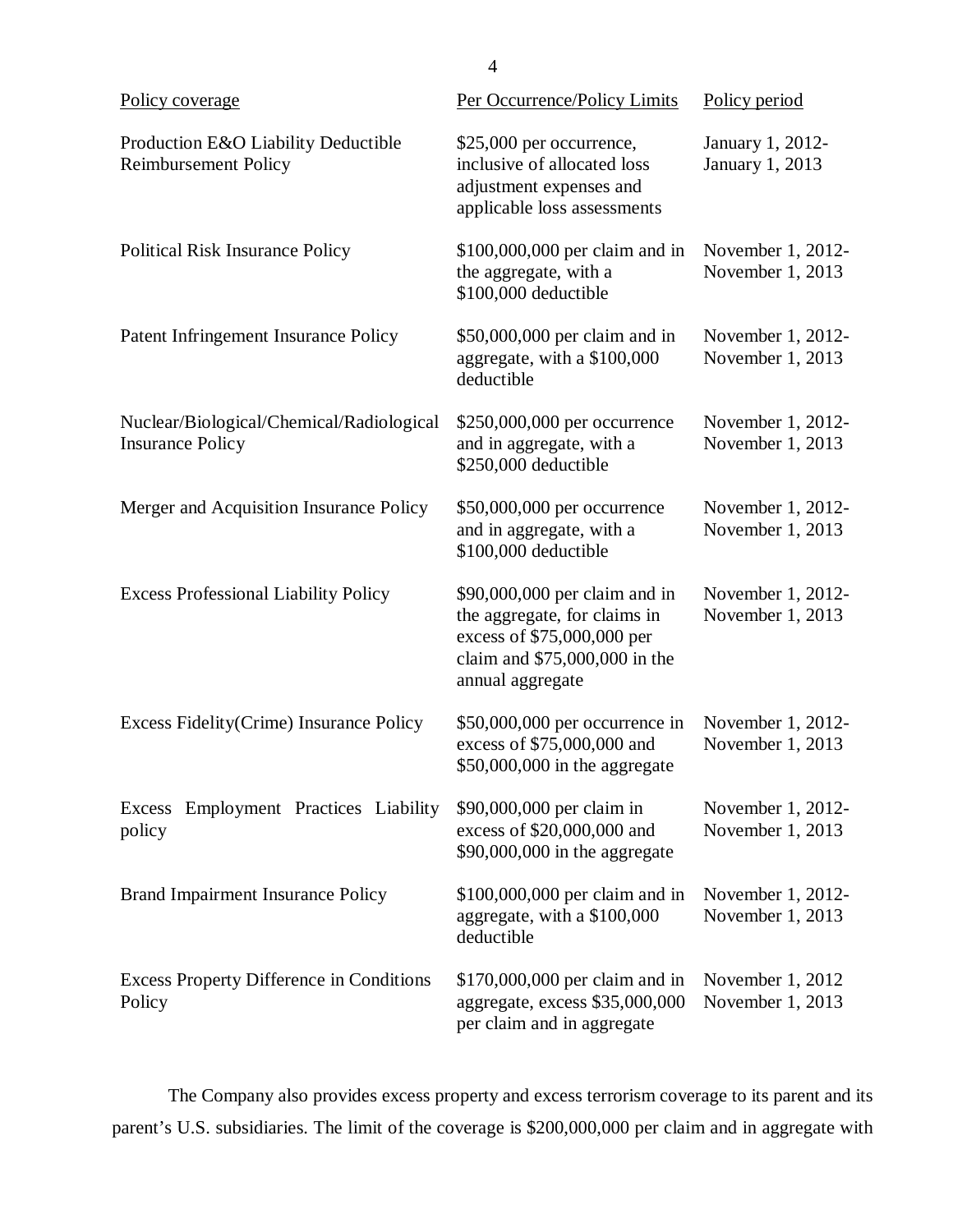<span id="page-6-0"></span>various self-insured retention amounts. The terrorism insurance policy covers properties damaged resulting from acts of terrorism, as defined under the Terrorism Risk Insurance Program Reauthorization Act of 2007("TRPRA 2007"). Under this act the Company will be reimbursed for 85% of terrorism losses exceeding a statutorily established deductible. The Company retains both the deductible and the remaining 15% of losses.

Effective January 1, 2009, the Company assumes inland marine business from Great Divide Insurance Company ("Great Divide"). Haversine assumes the first \$250,000 of Great Divide's net loss for each and every loss in any one production.

The Company did not cede any business during the examination period.

#### F. Management and Control

#### (i) Captive Manager

Section 7003(b)(4) of the Law provides that no captive insurer shall do any captive insurance business in this state unless it utilizes a captive manager resident in the State of New York that is either licensed as an agent or broker under the provisions of the Article 21 of the Law, or a person approved by the Superintendent.

During the examination period, the Company was managed by Marsh Management Services Inc. ("Marsh") which is authorized to act as a manager for captive insurance companies by the Department.

Pursuant to a management agreement, Marsh has the responsibility for providing the Company with financial and accounting, administrative and other insurance related services for a fee. These responsibilities also include assisting the Company in complying with the rules, regulations and requirements of the Captive Act and with the preparation of the annual financial report required by the Department.

#### (ii) Board of Directors

Pursuant to the Company's by-laws, management of the Company is vested in a board of directors consisting of not less than three nor more than ten members, of which, at least two shall at all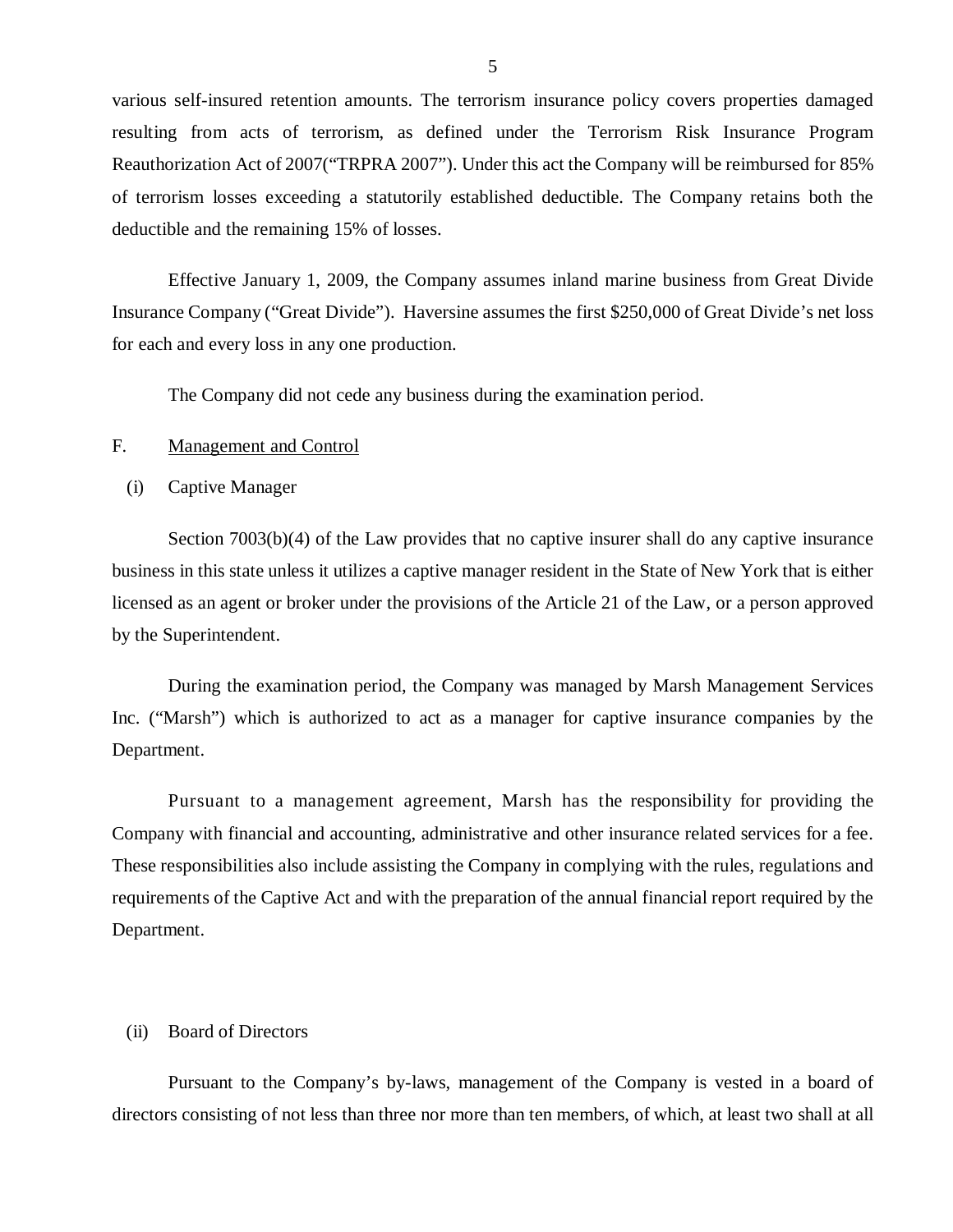times be residents of New York State. At December 31, 2012, the board of directors was comprised of the following four members:

| Name and Residence     | <b>Principal Business Affiliation</b>                 |
|------------------------|-------------------------------------------------------|
| Dennis E. Hewitt       | President & CEO,                                      |
| Greenwich, CT          | <b>Omnicom Capital</b>                                |
| Michael J. O'Brien     | Senior Vice President, General Counsel and Secretary, |
| New York, NY           | <b>Omnicom Group</b>                                  |
| Maeve C. Robinson      | Treasurer.                                            |
| Greenwich, CT          | <b>Omnicom Capital</b>                                |
| Andrew L. Castellaneta | <b>Assistant Controller,</b>                          |
| New York, NY           | <b>Omnicom Group</b>                                  |

During the period covered by this examination, the board met once annually. A review of the meeting minutes during the examination period indicated that all the board meetings were generally well attended.

(iii) Officers

As of December 31, 2012, the principal officers of the Company were as follows:

| Name                   | Title                      |
|------------------------|----------------------------|
| Dennis E. Hewitt       | President                  |
| Michael J. O'Brien     | Secretary                  |
| Andrew L. Castellaneta | Treasurer                  |
| Andrea G. Berkley      | <b>Assistant Secretary</b> |
| Anthony R. Neville     | <b>Assistant Treasurer</b> |
|                        |                            |

#### G. Certified Public Accountant ("CPA")

The Company was audited by the independent CPA firm Saslow, Lufkin & Buggy, LLP. for the years 2008 through 2012. The CPA firm concluded that the Company's financial statements presented fairly, in all material respects, the financial position of the Company as of December 31, 2012.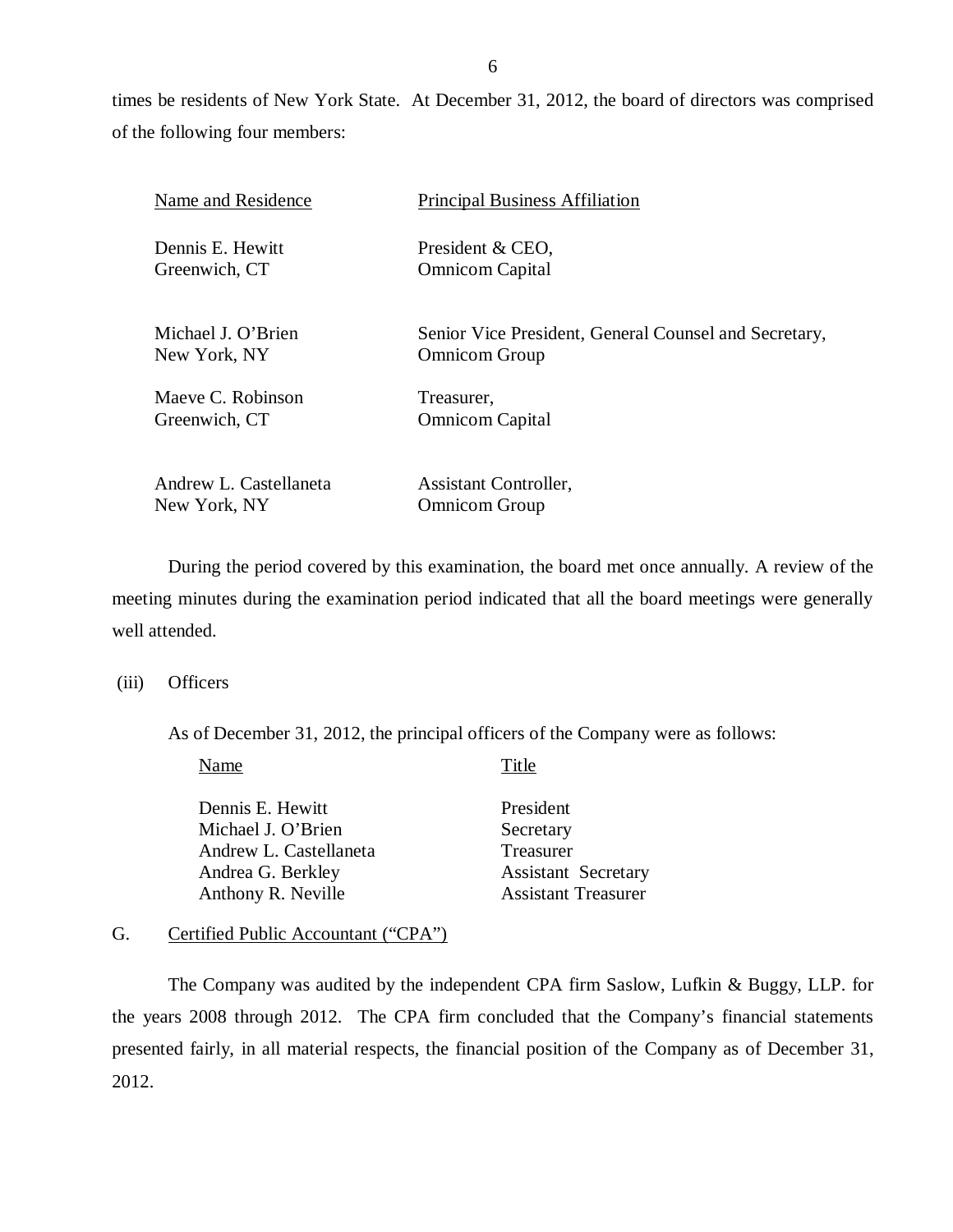## **3. FINANCIAL STATEMENTS**

The financial statements of the Company have been prepared in conformity with accounting principles generally accepted in the United States.

## A. Balance Sheet

#### **Assets**

| Cash                                        |               | \$<br>250,000    |
|---------------------------------------------|---------------|------------------|
| Intercompany deposits                       |               | 847,021,002      |
| Notes due from affiliated company           |               | 1,553,544,486    |
| Deferred policy acquisition costs           |               | 175,981          |
| Premiums receivable                         |               | 478,403          |
| Deferred federal income taxes               |               | 6,098,748        |
| Federal income taxes receivable from Parent |               | 56,009,811       |
| Total assets                                |               | \$2,463,578,431  |
| <b>Liabilities</b>                          |               |                  |
| Losses and loss adjustment expenses         | 1,946,724     |                  |
| Unearned premiums                           | 87,488,333    |                  |
| Other liabilities                           | 21,963        |                  |
| Accounts payable                            | 98,615        |                  |
| Accrued expenses                            | 50,634        |                  |
| <b>Total liabilities</b>                    |               | \$<br>89,606,269 |
| <b>Capital and Surplus</b>                  |               |                  |
| Common stock                                | \$<br>100,000 |                  |
| Contributed capital                         | 1,005,554,880 |                  |
| Retained earnings                           | 1,368,317,282 |                  |
| Total capital and surplus                   |               | \$2,373,972,162  |
| Total liabilities and capital surplus       |               | \$2,463,578,431  |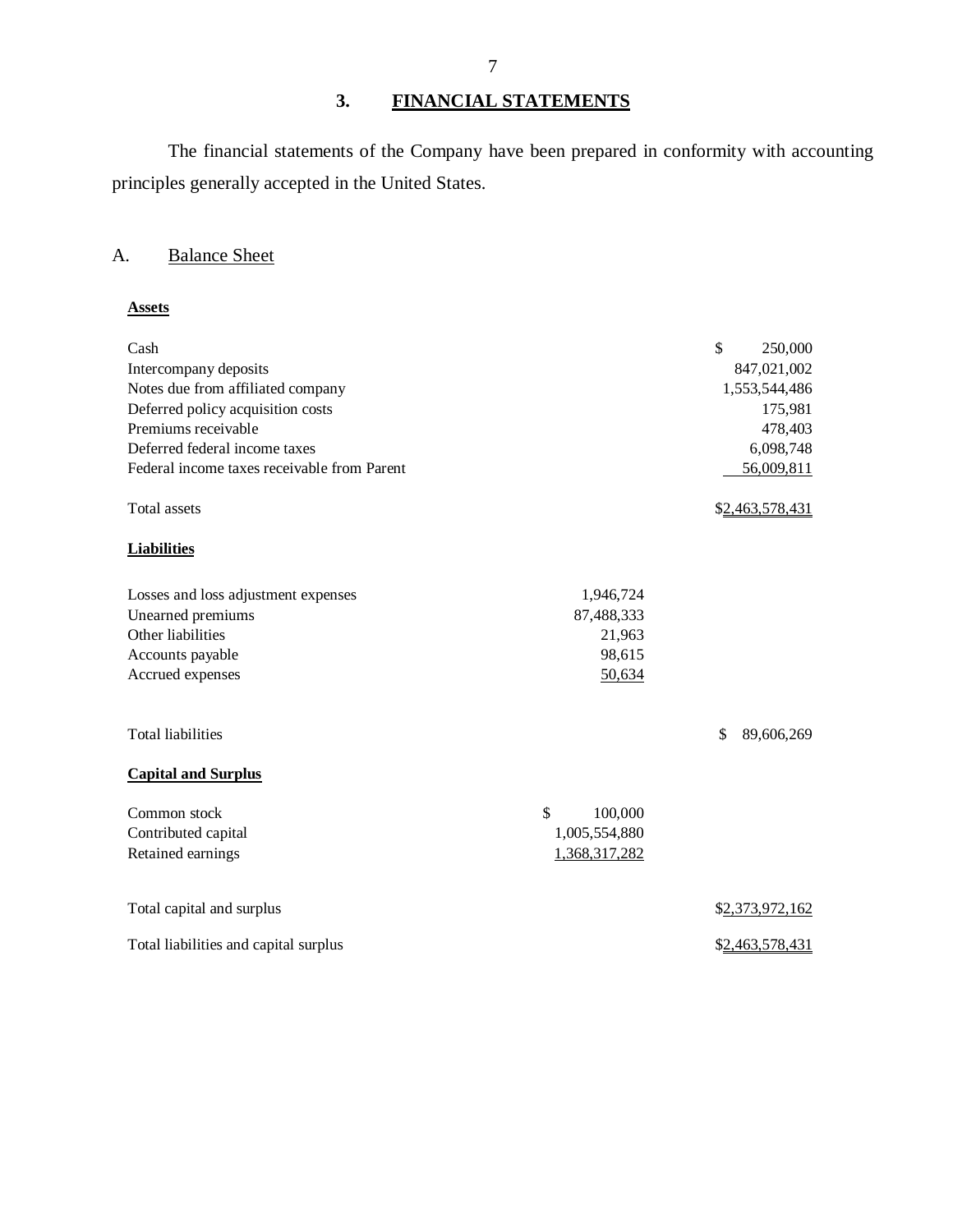## B. Statement of Income

The Company's net income is \$804,577,614 as detailed below:

## STATEMENT OF INCOME

| Underwriting Income                                                                         |                          |                 |
|---------------------------------------------------------------------------------------------|--------------------------|-----------------|
| Net premiums earned                                                                         |                          | \$699,798,951   |
| Deductions:                                                                                 |                          |                 |
| Incurred losses and loss adjustment expense incurred<br>General and administrative expenses | \$7,054,511<br>4,361,672 |                 |
| Total underwriting deductions                                                               |                          | \$11,416,183    |
| Net underwriting gain or (loss)                                                             |                          | \$688,382,768   |
| Investment income                                                                           |                          | \$549,428,946   |
| Net income before tax                                                                       |                          | \$1,237,811,714 |
| Federal income tax expenses                                                                 | 433,234,100              |                 |
| Net income                                                                                  |                          | \$804,577,614   |

## C. Capital and Surplus Account

The Company's capital and surplus increased \$804,577,614 during the five-year period detailed as follows:

| Capital and surplus as of January 1, 2008   |                     |                      | \$1,569,394,548 |
|---------------------------------------------|---------------------|----------------------|-----------------|
|                                             | Gains in<br>surplus | Losses in<br>surplus |                 |
| Net income                                  | \$804,577,614       | \$ <u>0</u>          |                 |
| Net increase in surplus                     |                     |                      | 804, 577, 614   |
| Capital and surplus as of December 31, 2012 |                     |                      | \$2,373,972,162 |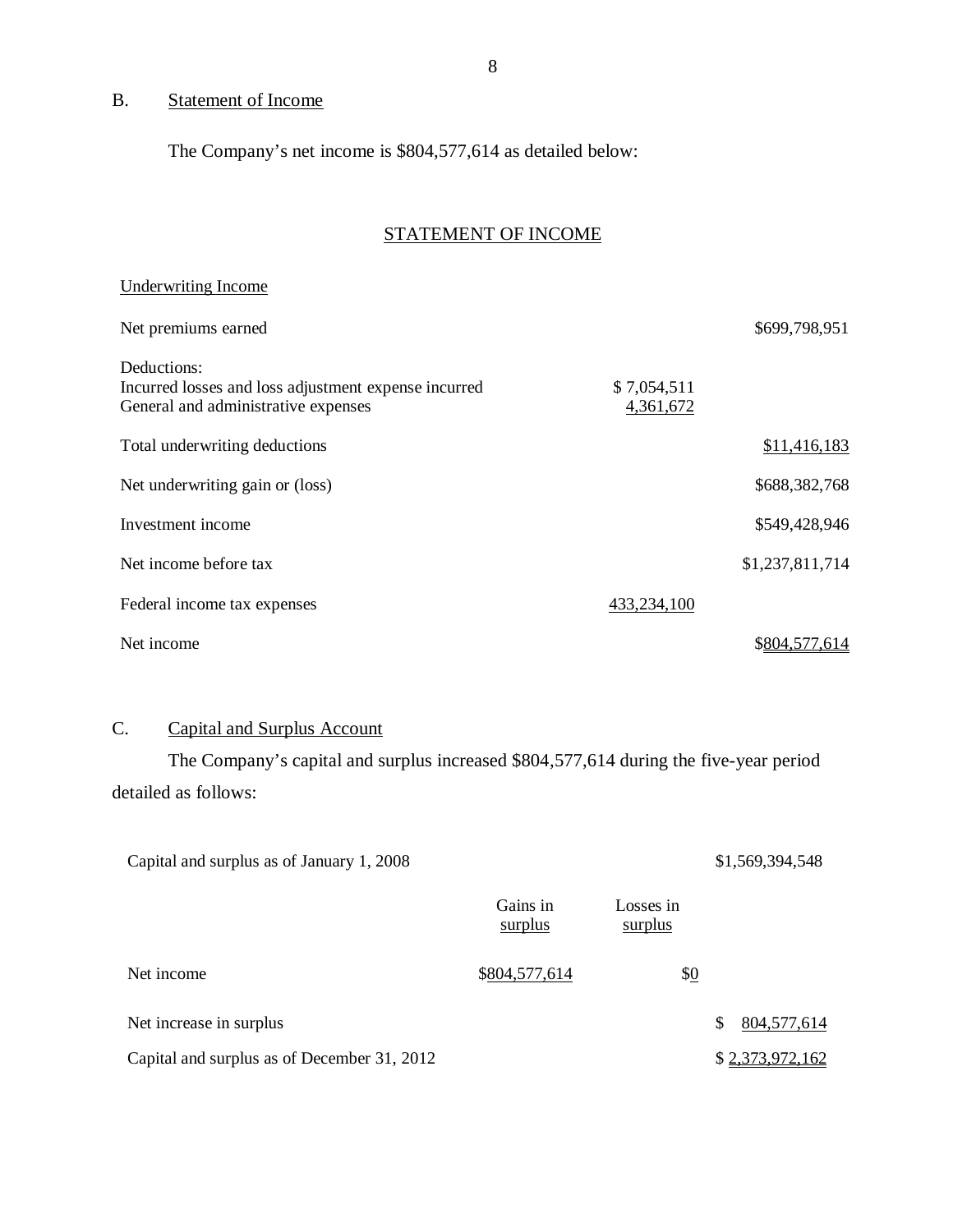#### **4. LOSSES AND LOSS ADJUSTMENT EXPENSES**

<span id="page-10-0"></span>As of December 31, 2012, the Company reported total loss and loss adjustment expense reserves of \$1,946,724. The Company's opining actuary stated the following in its Statement of Actuarial Opinion:

"In my opinion, the amounts recorded in the audited financial statement as of December 31, 2012:

- Meet the relevant requirements of the captive insurance laws of New York.
- Are computed in accordance with commonly accepted actuarial methods and are fairly stated in accordance with sound actuarial principles.
- Make reasonable provision in the aggregate for all unpaid loss and loss adjustment expenses under the term of the Company's policies.

#### **5. ARTICLE 70 COMPLIANCE**

Article 70 of the Law is the governing section for the formation and continued operation of captive insurers in New York State. A review was performed to test the Company's compliance with all applicable parts of Article 70. No significant areas of non-compliance were found.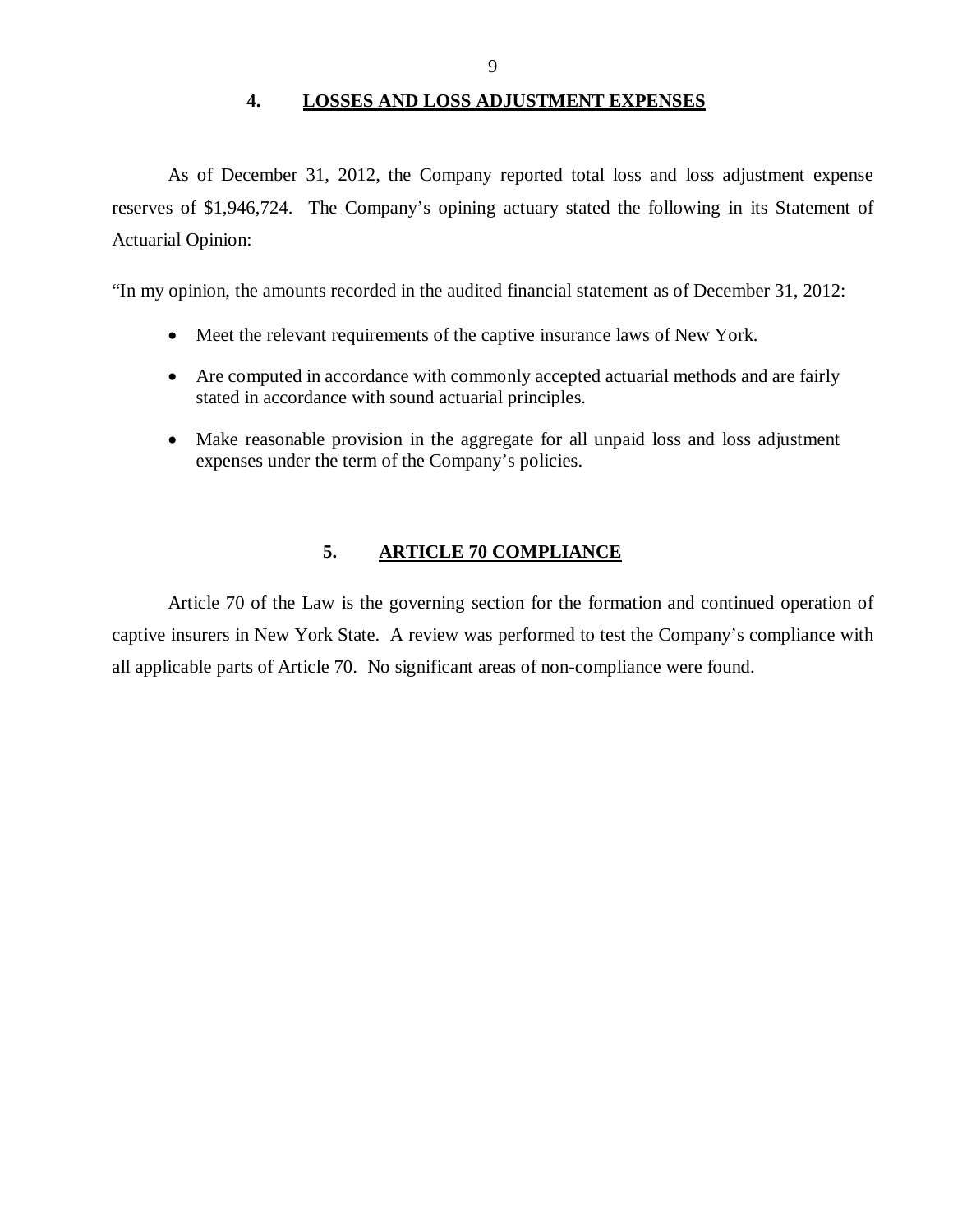<span id="page-11-0"></span>The following is the organizational chart of Haversine Insurance Company:

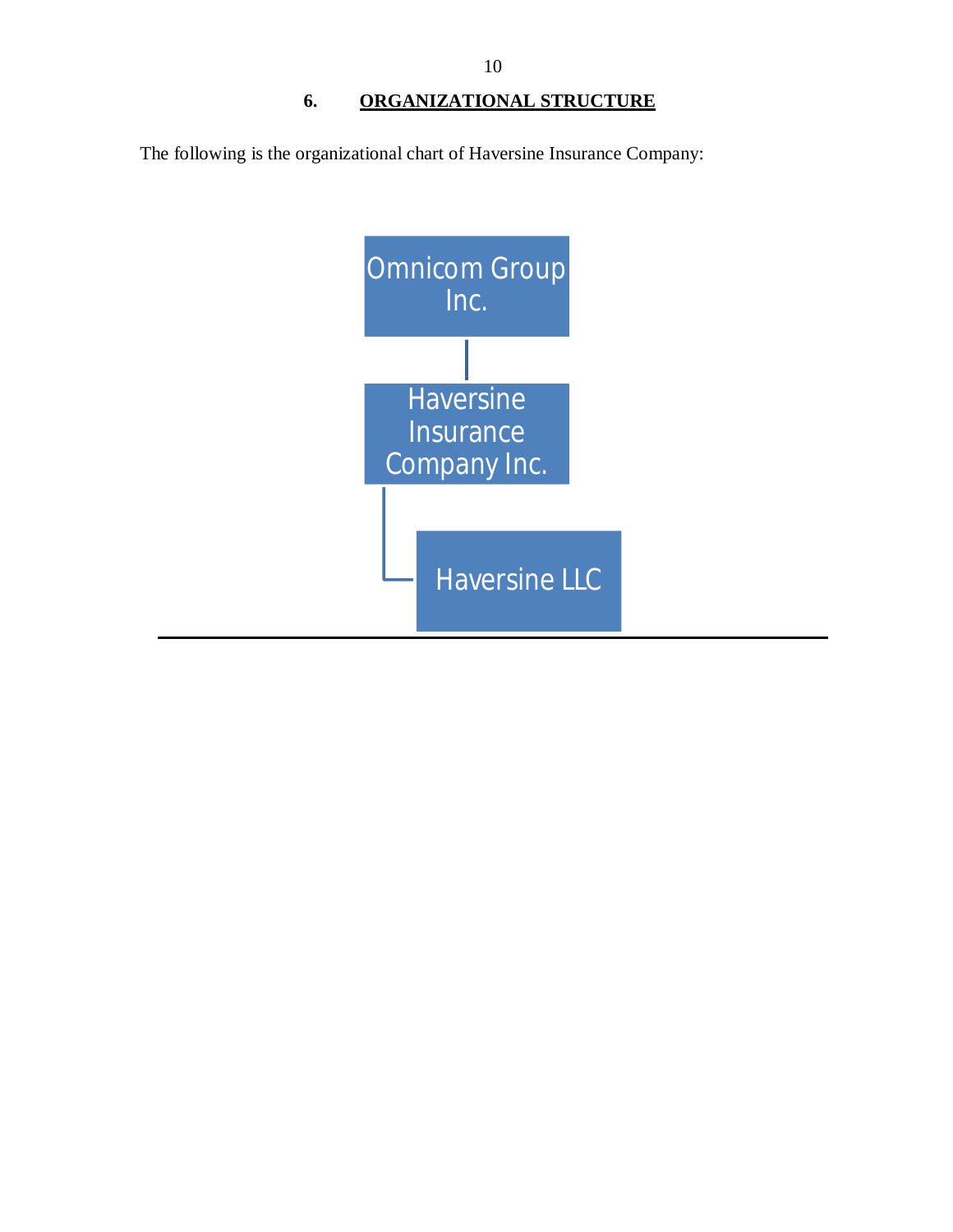## **7. SUMMARY OF COMMENTS AND RECOMMENDATIONS**

<span id="page-12-0"></span>There are no comments or recommendations in this report.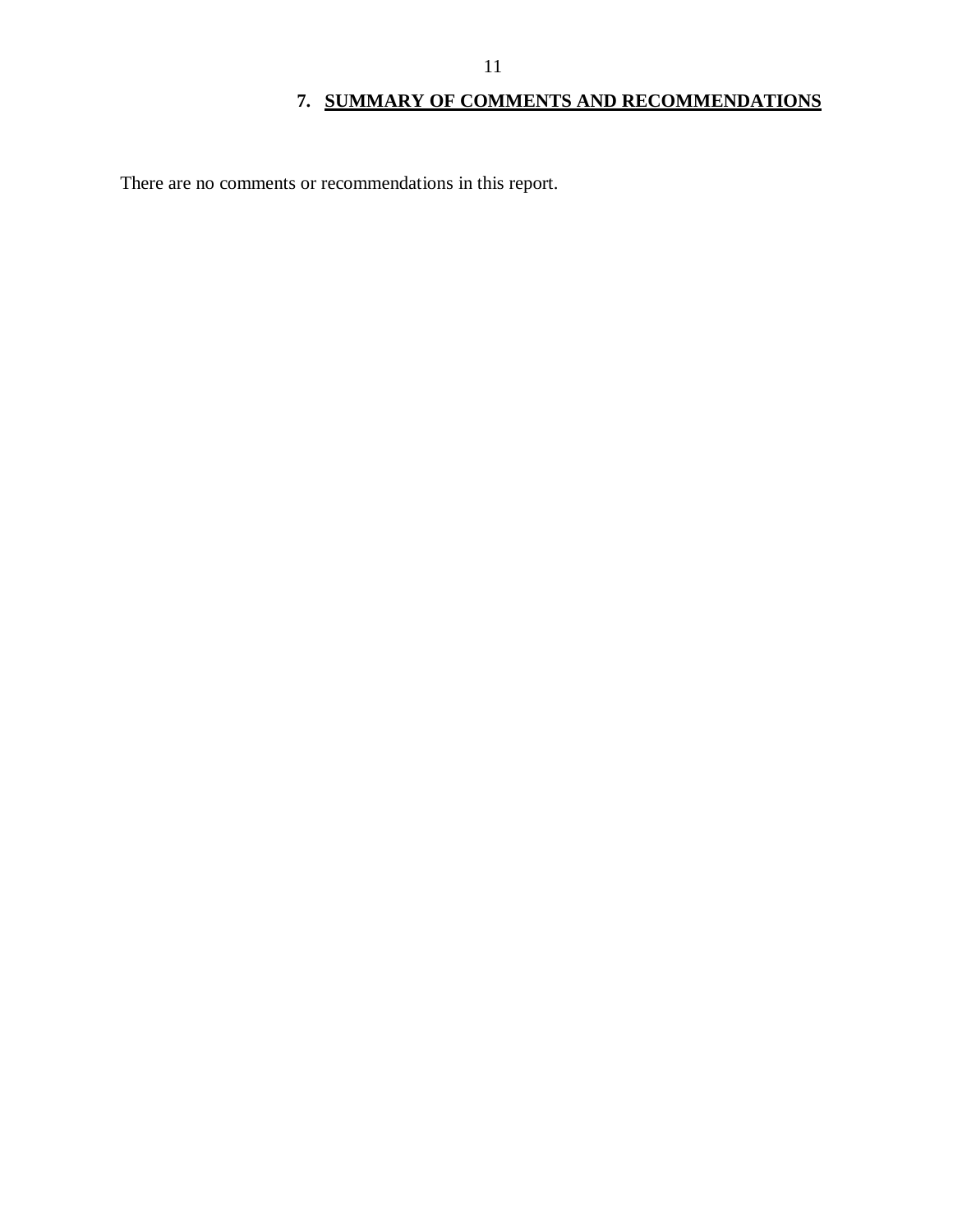Respectfully submitted,

Wei Cao Senior Insurance Examiner

### STATE OF NEW YORK ) )ss: COUNTY OF NEW YORK )

WEI CAO, being duly sworn, deposes and says that the foregoing report, subscribed by her, is true to the best of her knowledge and belief.

Wei Cao

Subscribed and sworn to before me

this day of , 2015.